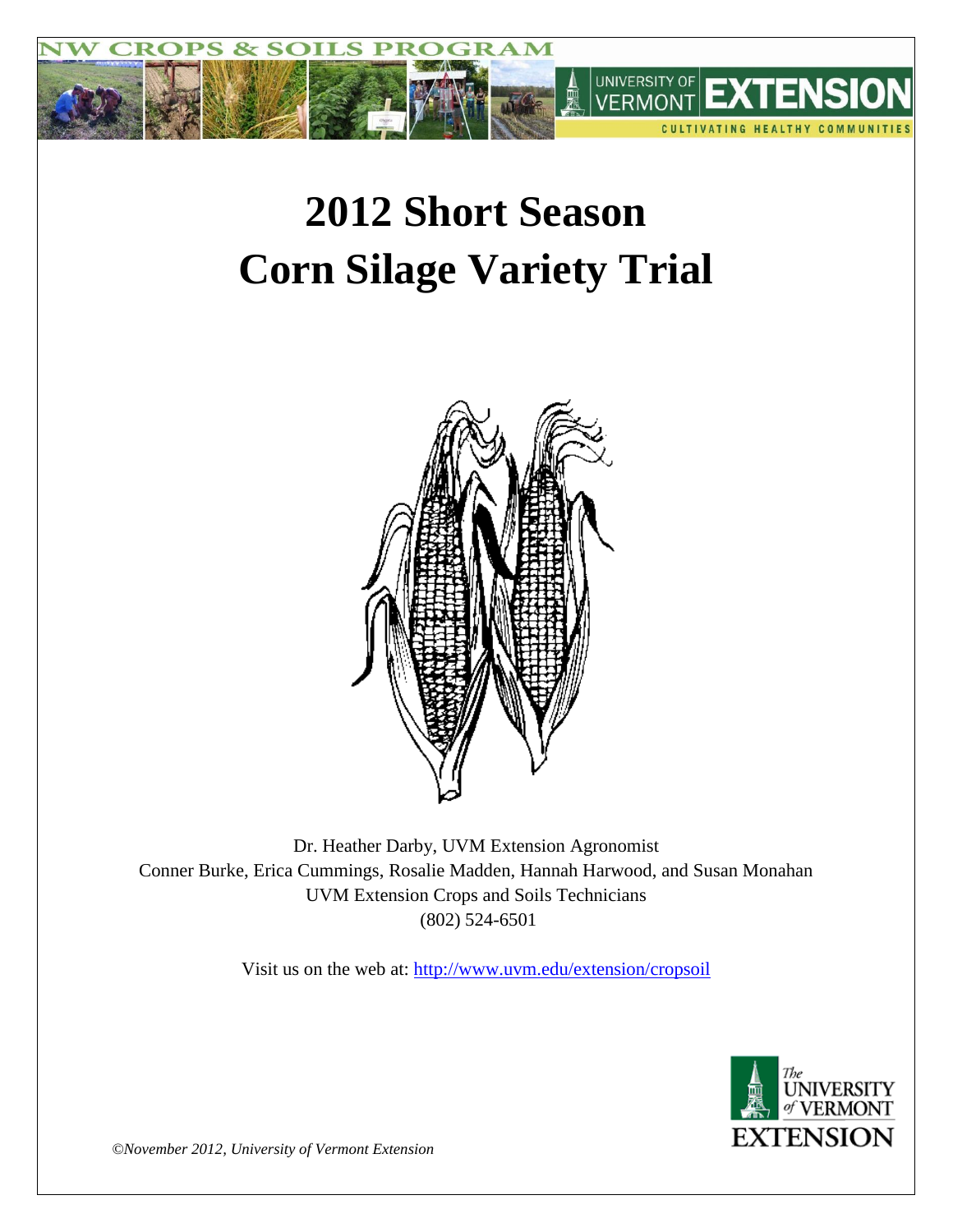#### **2012 SHORT SEASON CORN SILAGE VARIETY TRIAL Dr. Heather Darby, University of Vermont Extension [heather.darby\[at\]uvm.edu](mailto:heather.darby@uvm.edu?subject=2012%20Short%20Season%20Corn%20Report)**

In 2012, the University of Vermont Extension Crops and Soils Team evaluated yield and quality of short season corn silage varieties at Borderview Research Farm in Alburgh, VT. While short season corn is an obvious choice in areas that accumulate fewer Growing Degree Days (GDDs), it also has a place in longer season areas. Past UVM Extension variety trials have shown that many shorter season corn varieties can have comparable yield and quality to longer season corn. Growing a shorter season variety can also provide other benefits such as an earlier harvest allowing for more time in the fall for planting of cover crops and manure applications. It is important to remember that the data presented in this report is from a single year. Hybrid-performance data from additional tests over several years should be compared before making varietal selections.

## **MATERIALS AND METHODS**

Several seed companies submitted varieties for evaluation. Companies and contact names are listed in Table 1. Twenty-eight corn varieties were evaluated, ranging in relative maturity (RM) from 79 – 95 days. Specific varieties, their traits, and RM are listed in Table 2.

#### **Table 1. Participating companies and local contact information.**

| <b>Dekalb/Monsanto</b>         | <b>Pioneer</b><br><b>Mycogen</b> |                | <b>Seedway</b> |  |  |  |  |
|--------------------------------|----------------------------------|----------------|----------------|--|--|--|--|
| Klaus Busch                    | Claude Fortin                    | Jacob Bourdeau | Ed Schillawski |  |  |  |  |
| <b>Territory Sales Manager</b> | <b>District Sales Manager</b>    | Bourdeau Bros. | 3442 Rt. 22A   |  |  |  |  |
| Knox, NY                       | Highgate, VT                     | Sheldon, VT    | Shoreham, VT   |  |  |  |  |
| 518-320-2462                   | 802-363-2803                     | 802-933-2277   | 802-897-2281   |  |  |  |  |

| Table 2. Short season silage corn varieties evaluated in Alburgh, VT. |  |  |  |
|-----------------------------------------------------------------------|--|--|--|
|                                                                       |  |  |  |

| Company | <b>Variety</b>  | <b>RM</b> (Days) | <b>Traits</b>     |
|---------|-----------------|------------------|-------------------|
| Dekalb  | DKC39-07        | 89               | <b>GENVT2PRIB</b> |
| Dekalb  | DKC38-03        | 88               | <b>GENVT2PRIB</b> |
| Dekalb  | DKC37-38        | 87               | <b>GENVT2PRIB</b> |
| Dekalb  | <b>DKC33-7</b>  | 83               | <b>GENSS</b>      |
| Dekalb  | DKC33-53        | 83               | <b>GENSSRIB</b>   |
| Dekalb  | DKC30-20        | 80               | VT3               |
| Mycogen | 2H079           | 79               | HXT/LL/RR2        |
| Mycogen | 2R081           | 80               | RR <sub>2</sub>   |
| Mycogen | 2T108           | 82               | SSX/LL/RR2        |
| Mycogen | 2R157           | 83               | SSX/LL/RR2        |
| Mycogen | 2G192           | 83               | GT/YGCB/LL        |
| Mycogen | <b>TMF2Q298</b> | 88               | HXT/LL/RR2        |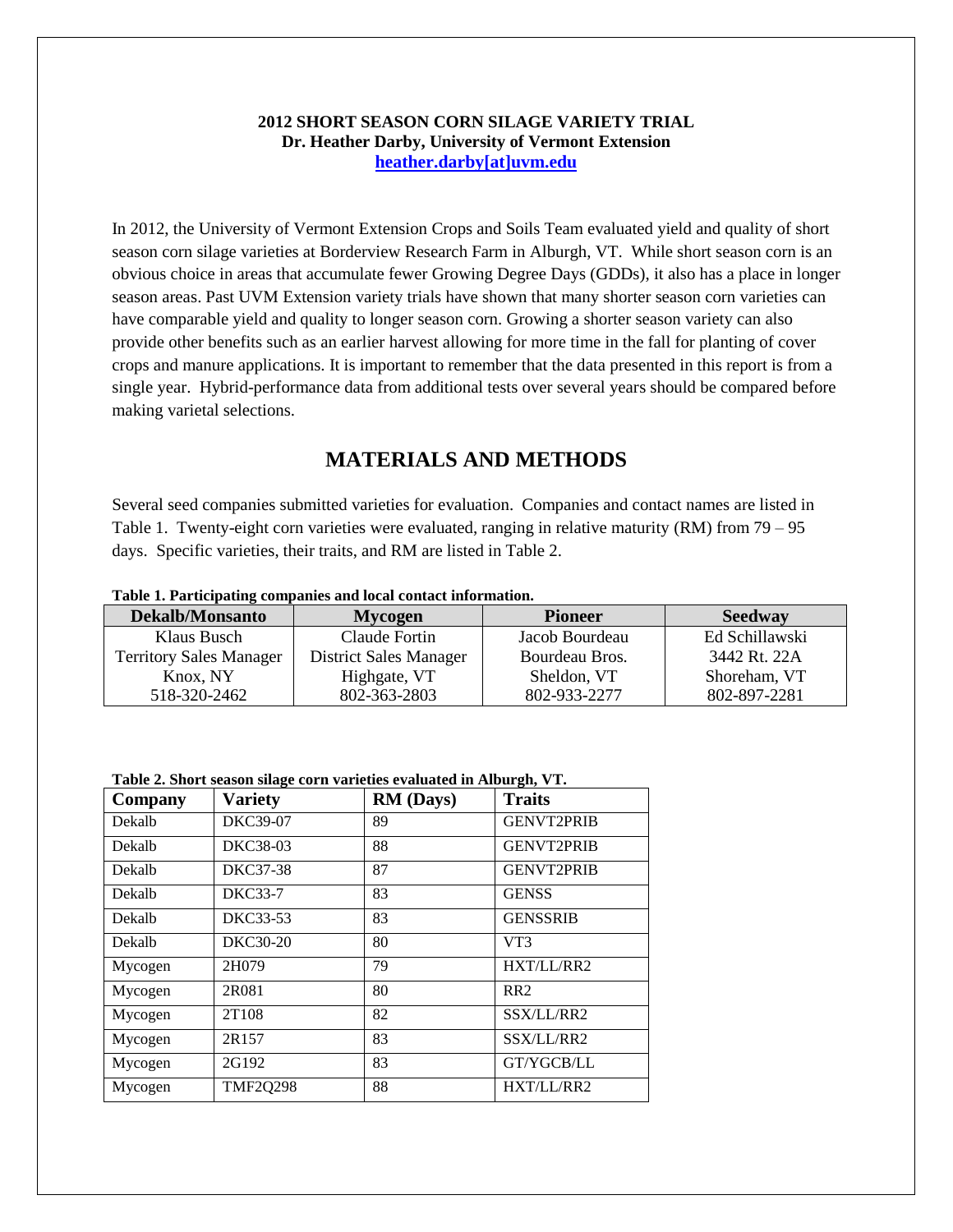| Mycogen | <b>TMF2L418</b>                 | 89-92 | HXT/LL/RR2       |
|---------|---------------------------------|-------|------------------|
| Mycogen | F <sub>2</sub> F <sub>298</sub> | 90    | HXI/LL/RR2       |
| Mycogen | X12301S3                        | 91    | Experimental sp. |
| Mycogen | F <sub>2</sub> F <sub>343</sub> | 92    | RR <sub>2</sub>  |
| Mycogen | TMF94                           | 94    | Leafy            |
| Mycogen | F <sub>2</sub> F <sub>387</sub> | 95    | HXT/LL/RR2       |
| Seedway | 1994RR                          | 80    | RR <sub>2</sub>  |
| Seedway | SW2750                          | 86    | RR2              |
| Seedway | SW2934GT                        | 88    | <b>GT</b>        |
| Seedway | SW3301L                         | 90    | Leafy            |
| Seedway | <b>SW3254RR</b>                 | 90    | RR2              |
| Seedway | SW3008RRYGCRW                   | 90    | GENVT3P-VT3      |
| Pioneer | 38N94AM-R                       | 92    | AM/RR2           |
| Pioneer | <b>P8906HR</b>                  | 89    | HX1/LL/RR2       |
| Pioneer | <b>P9519HR</b>                  | 95    | HX1/LL/RR2       |
| Pioneer | P8581R                          | 85    | RR <sub>2</sub>  |

AM- AcreMax™.

GenVT2PRIB - Genuity® VT Triple PRO™ RIB complete (Refuge In a Bag).

GENVT3- Genuity® VT Triple PRO™.

GenSS – Genuity® SmartStax™ provides protection against corn earworm, fall armyworm, Northern corn rootworm, Western bean cutworm, European corn borer, and black cutworm, as well as glyphosate herbicide (Roundup®, Touchdown®) and glufosinate-ammonium herbicide (LibertyLink®) tolerant.

GenSSRIB - Genuity® SmartStax RIB complete (Refuge In a Bag).

GT - Glyphosate herbicide (Roundup®, Touchdown®) tolerant.

HXI – Herculex I® provides protection against above-ground pests such as European corn borer, Western bean cutworm and black cutworm. HXT - Herculex Xtra® provides season-long control of a variety of pests, including European corn borer, Western bean cutworm, corn rootworm, and black cutworm.

LL – Glufosinate-ammonium herbicide (LibertyLink®) tolerant.

RR2 – Roundup Ready corn is glyphosate herbicide (Roundup®, Touchdown®) tolerant.

SSX – SmartStax corn provides a broad spectrum of insect control, using multiple modes of action, as well as glyphosate herbicide (Roundup Ready®, Touchdown®) and glufosinate-ammonium (LibertyLink®) tolerance.

VT3 – YieldGard VT Triple™ uses VecTran™ technology which stacks insect- and weed-control traits in one variety. Provides glyphosate herbicide (Roundup®, Touchdown®) tolerance, as well as protection against Western corn rootworms, Northern corn rootworms,

European corn borers, black cutworms, stalk borers, wireworms, white grubs, seed corn maggots, early flea beetles, and corn earworms.

The soil type at the Alburgh location was a Benson rocky silt loam (Table 3). The seedbed was spring disked followed by spike tooth harrow. The previous crop was sunflower. Starter fertilizer (10-20-20) was applied at a rate of 200 lbs per acre. Plots were 25' long and consisted of two 30-inch rows. They were planted with a John Deere 1750 planter on 21-May. The seeding rate was 34,000 seeds per acre. The plot design was a randomized complete block with two replications. Treatments were twenty-eight varieties. Lumax (S-metolachlor, atrazine, and mesotrione) was sprayed at 3 pints per acre post emergence for weed control. Urea was side-dressed at a rate of 200 lbs per acre on 23-Jun, when the corn was at the V6 growth stage. On 7-Sep and 11-Sep, depending on RM the corn was harvested with a John Deere 2-row chopper, and the forage wagon was weighed on a platform scale. A subsample of the harvested material was collected, dried, ground, and then sent to Cumberland Valley Analytical Services in Hagerstown, MD for quality analysis. Dry matter yields were calculated and then adjusted to 35% dry matter.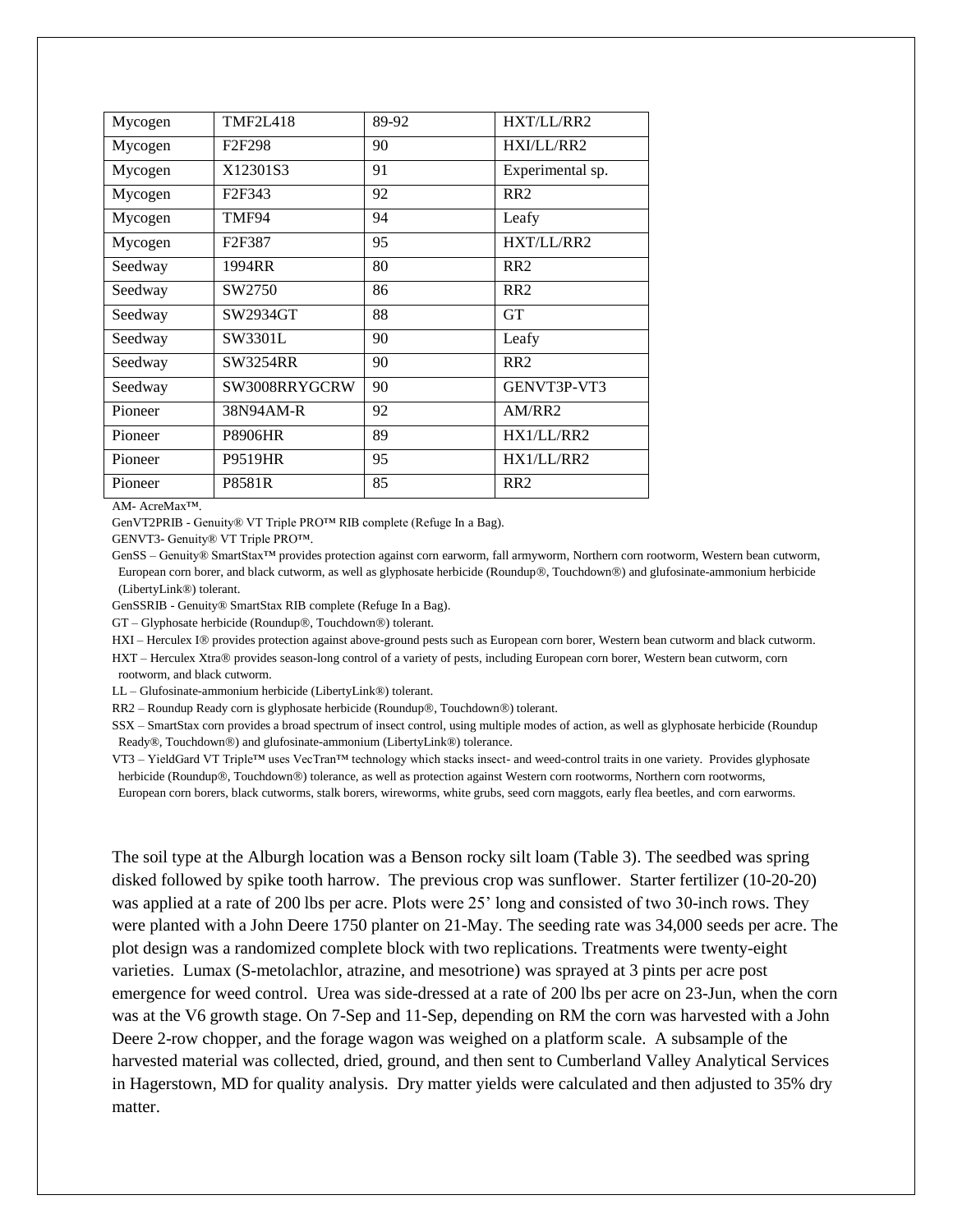|                    | <b>Borderview Farm</b>          |
|--------------------|---------------------------------|
|                    | Alburgh, VT                     |
| Soil type          | Rocky silt loam                 |
| Previous crop      | Sunflower                       |
| Row width (in.)    | 30                              |
| Planting date      | $21$ -May                       |
| Harvest date       | $7$ -Sep & 11-Sep               |
| Tillage operations | Spring disk, spike tooth harrow |
| Starter fertilizer | 200 lbs $ac^{-1}$ 10-20-20      |
| Sidedress          | 200 lbs $ac^{-1}$ Urea          |

#### **Table 2. 2012 short season corn trial specifics for Alburgh, VT.**

Silage quality was analyzed using wet chemistry at Cumberland Valley Analytical Services in Hagerstown, MD. Plot samples were sent to the lab where they were analyzed for crude protein (CP), starch, acid detergent fiber (ADF), neutral detergent fiber (NDF), and 30-hour digestible NDF (dNDF). Mixtures of true proteins, composed of amino acids, and nonprotein nitrogen make up the CP content of forages. The CP content of forages is determined by measuring the amount of nitrogen and multiplying by 6.25. The bulky characteristics of forage come from fiber. Forage feeding values are negatively associated with fiber since the less digestible portions of plants are contained in the fiber fraction. The detergent fiber analysis system separates forages into two parts: cell contents, which include sugars, starches, proteins, nonprotein nitrogen, fats and other highly digestible compounds; and the less digestible components found in the fiber fraction. The total fiber content of forage is contained in the neutral detergent fiber (NDF). Chemically, this fraction includes cellulose, hemicellulose, and lignin. Because of these chemical components and their association with the bulkiness of feeds, NDF is closely related to feed intake and rumen fill in cows. Recently, forage testing laboratories have begun to evaluate forages for NDF digestibility (dNDF). Evaluation of forages and other feedstuffs for dNDF is being conducted to aid prediction of feed energy content and animal performance. Research has demonstrated that lactating dairy cows will eat more dry matter and produce more milk when fed forages with optimum dNDF. Forages with increased dNDF will result in higher energy values and, perhaps more importantly, increased forage intakes. Forage dNDF can range from 20 – 80% NDF.

Net energy of lactation (NEL) is calculated based on concentrations of NDF and ADF. NEL can be used as a tool to determine the quality of a ration, but should not be considered the sole indicator of the quality of a feed, as NEL is affected by the quantity of a cow's dry matter intake, the speed at which her ration is consumed, the contents of the ration, feeding practices, the level of her production, and many other factors. Most labs calculate NEL at an intake of three times maintenance. Starch can also have an effect on NEL, where the greater the starch content, the higher the NEL (measured in Mcal per pound of silage), up to a certain point. High grain corn silage can have average starch values exceeding 40%, although levels greater than 30% are not considered to affect energy content, and might in fact have a negative impact on digestion. Starch levels vary from field to field, depending on growing conditions and variety.

The silage performance indices of milk per acre and milk per ton were calculated using a model derived from the spreadsheet entitled "MILK2000", developed by researchers at the University of Wisconsin.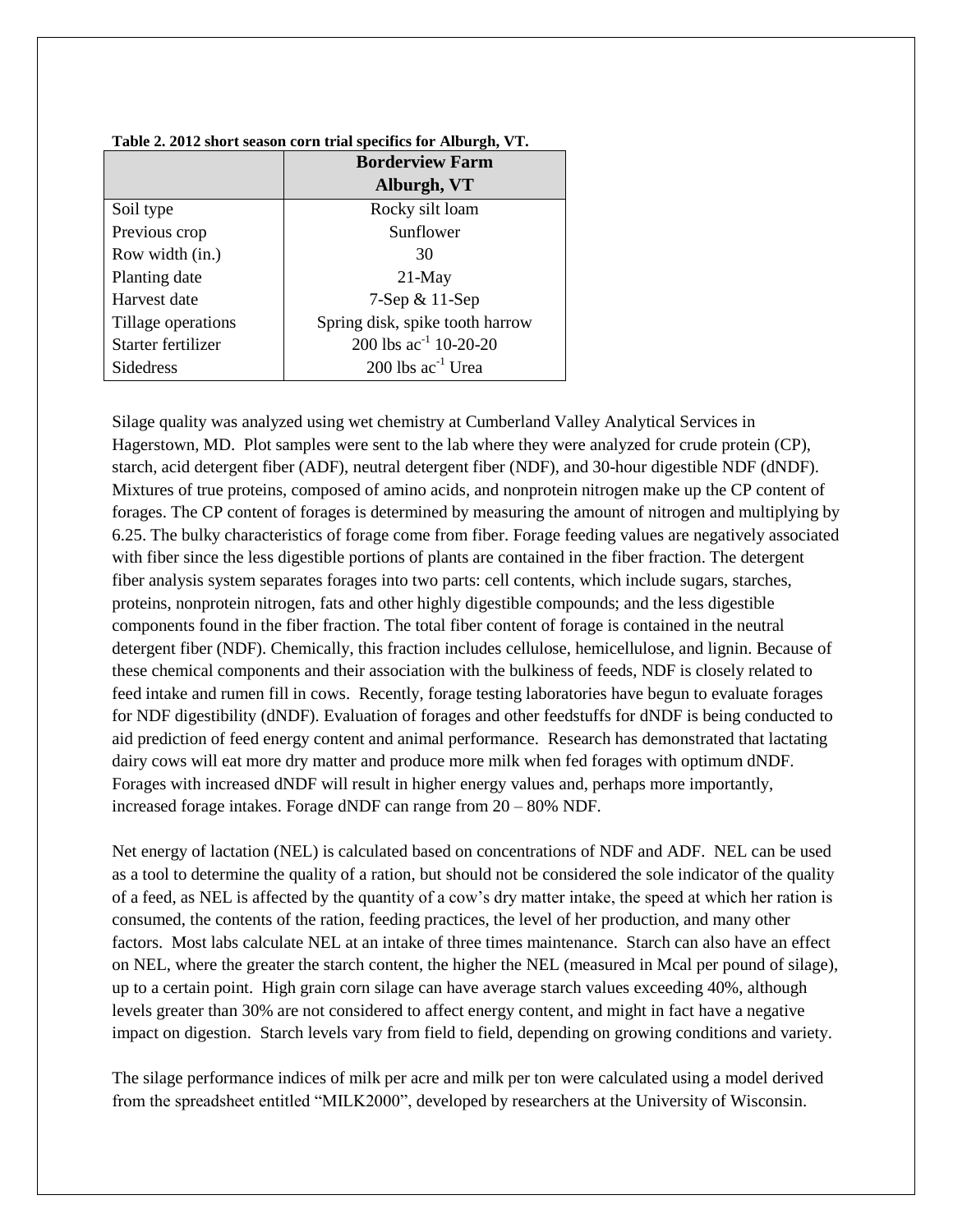Milk per ton measures the pounds of milk that could be produced from a ton of silage. This value is generated by approximating a balanced ration meeting animal energy, protein, and fiber needs based on silage quality. The value is based on a standard cow weight and level of milk production. Milk per acre is calculated by multiplying the milk per ton value by silage dry matter yield. Therefore, milk per ton is an overall indicator of forage quality and milk per acre an indicator of forage yield and quality. Milk per ton and milk per acre calculations provide relative rankings of forage samples, but should not be considered as predictive of actual milk responses in specific situations for the following reasons:

- 1) Equations and calculations are simplified to reduce inputs for ease of use,
- 2) Farm to farm differences exist,
- 3) Genetic, dietary, and environmental differences affecting feed utilization are not considered.

Yield data and stand characteristics were analyzed using mixed model analysis using the mixed procedure of SAS (SAS Institute, 1999). Replications within trials were treated as random effects, and hybrids were treated as fixed. Hybrid mean comparisons were made using the Least Significant Difference (LSD) procedure when the F-test was considered significant  $(p<0.10)$ .

Variations in yield and quality can occur because of variations in genetics, soil, weather, and other growing conditions. Statistical analysis makes it possible to determine whether a difference among hybrids is real or whether it might have occurred due to other variations in the field. At the bottom of each table a LSD value is presented for each variable (i.e. yield). Least Significant Differences (LSDs) at the 0.10 level of significance are shown. Where the difference between two hybrids within a column is equal to or greater than the LSD value at the bottom of the column, you can be sure that for 9 out of 10 times, there is a real difference between the two hybrids. Hybrids that were not significantly lower in performance than the highest hybrid in a particular column are indicated with an asterisk. In the example below, hybrid C is significantly different from hybrid A but not from hybrid B. The difference between C and B is equal to 1.5, which is less than the LSD value of 2.0. This means that these hybrids did not differ in yield. The difference between C and A is equal to 3.0, which is greater than the LSD value of 2.0. This means that the yields of these hybrids were significantly different from one another.

| <b>Hybrid</b> | Yield  |
|---------------|--------|
| A             | 6.0    |
| B             | $7.5*$ |
| $\subset$     | 9.0*   |
| LSD.          | 2.0    |

## **RESULTS**

Weather data is recorded with a Davis Instrument Vantage PRO2 weather station, equipped with a WeatherLink data logger at Borderview Research Farm in Alburgh, VT. Though May was warmer and wetter than normal (based on 1981-2010 data), June, July, and September all had less precipitation than normal (Table 4). There were an accumulated 2,545 Growing Degree Days (GDDs) at a base temperature of 50 degrees Fahrenheit. This was 264 more GDDs than the historical 30-year average for May-September.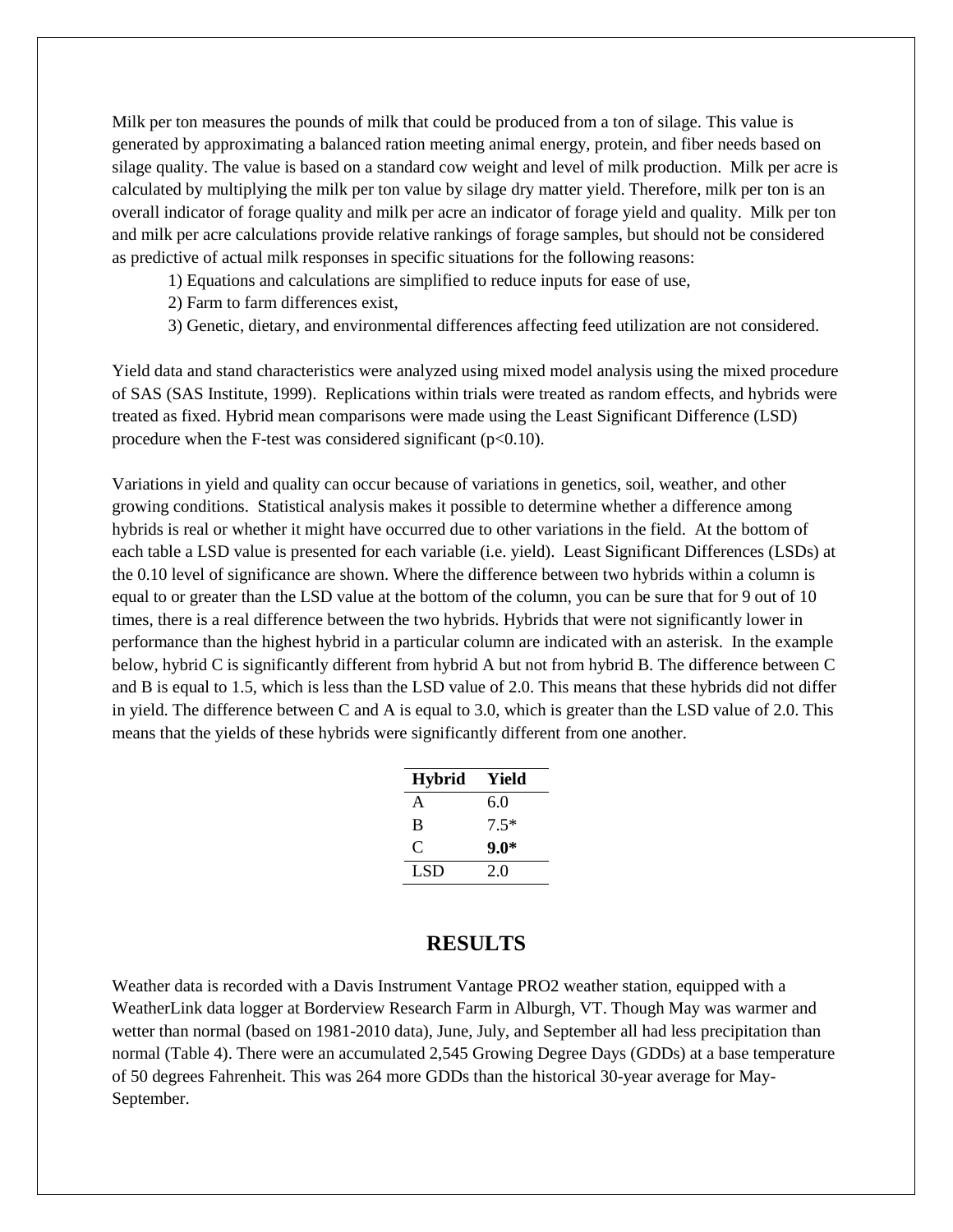| - -<br>Alburgh, VT                | May  | June   | July   | August | September |
|-----------------------------------|------|--------|--------|--------|-----------|
| Average temperature $(^{\circ}F)$ | 60.5 | 67.0   | 71.4   | 71.1   | 60.8      |
| Departure from normal             | 4.10 | 1.20   | 0.80   | 2.30   | 0.20      |
|                                   |      |        |        |        |           |
| Precipitation (inches)*           | 3.9  | 3.2    | 3.8    | 2.9    | 5.4       |
| Departure from normal             | 0.5  | $-0.5$ | $-0.4$ | $-1.0$ | 1.7       |
|                                   |      |        |        |        |           |
| Growing Degree Days (base 50°F)   | 370  | 504    | 657    | 650    | 364       |
| Departure from normal             | 102  | 30     |        | 69     | 46        |

#### **Table 4. 2012 weather data for Alburgh, VT.**

Based on weather data from our onsite Davis Instruments Vantage PRO2 weather station with a WeatherLink data logger. Historical averages are for 30 years of NOAA data from Burlington, VT (1981-2010).

\*Precipitation data from June- September is based on Northeast Regional Climate Center data from an observation station in Burlington, VT.

The average yield for the short season corn trial was 21.6 tons per acre. The Dekalb variety 'DKC39-07' yielded the highest, but was not statistically significant from all other varieties evaluated, (Table 5 and Figure 1). The average moisture content for the trial was 58.5% (or 41.5% dry matter).

| <b>Hybrid</b>       | RM    | <b>Harvest</b> | <b>Yield</b>   |
|---------------------|-------|----------------|----------------|
|                     |       | moisture       | 35% DM         |
|                     |       | $\%$           | tons $ac^{-1}$ |
| DKC39-07            | 89    | 57.3           | 27.4           |
| X12301S3            | 91    | 56.6           | 27.1           |
| <b>DKC30-20</b>     | 80    | 56.0           | 25.3           |
| <b>FP8906HR</b>     | 89    | 59.6           | 25.2           |
| F <sub>2F298</sub>  | 90    | 58.7           | 24.7           |
| F <sub>2F</sub> 387 | 95    | $62.8*$        | 24.2           |
| SW2934GT            | 88    | 58.6           | 24.1           |
| SW3301L             | 90    | $61.4*$        | 23.9           |
| <b>SW3254RR</b>     | 90    | $61.7*$        | 23.7           |
| <b>TMF2L418</b>     | 89-92 | $61.4*$        | 23.3           |
| SW3008RRYGCRW       | 90    | $61.6*$        | 22.7           |
| 2H079               | 79    | 58.7           | 22.6           |
| DKC38-03            | 88    | 58.8           | 22.5           |
| SW2750              | 86    | 57.2           | 22.5           |
| 2T108               | 82    | 53.7           | 21.9           |
| 38N94AM-R           | 92    | $60.6*$        | 21.6           |
| F <sub>2F</sub> 343 | 92    | 51.5           | 21.1           |
| <b>TMF2Q298</b>     | 88    | 59.5           | 20.4           |
| TMF94               | 94    | $64.4*$        | 20.0           |

**Table 5. Harvest characteristics of 28 short season corn silage varieties – Alburgh, VT, 2012.**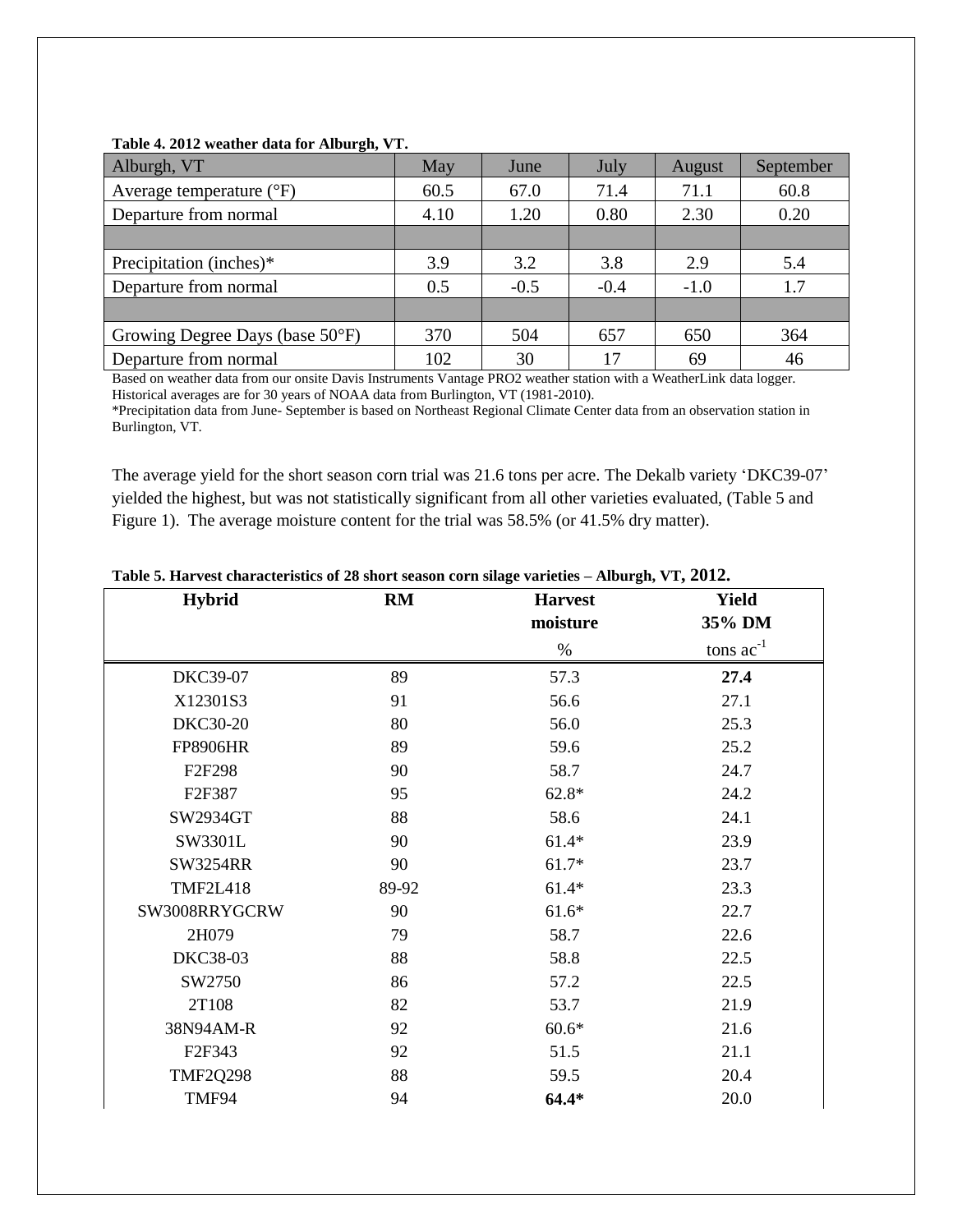| 2R157           | 83                   | 56.5    | 19.3      |
|-----------------|----------------------|---------|-----------|
| 2G192           | 83                   | 55.1    | 18.6      |
| P9519HR         | 95                   | 54.6    | 18.6      |
| P8581R          | 85                   | 59.8    | 18.3      |
| <b>DKC37-38</b> | 87                   | $61.7*$ | 18.0      |
| 1994RR          | 80                   | 53.5    | 17.3      |
| 2R081           | 80                   | 56.8    | 17.3      |
| <b>DKC33-7</b>  | 83                   | 57.8    | 16.8      |
| <b>DKC33-53</b> | 83                   | $63.5*$ | 16.3      |
|                 | LSD(0.10)            | 4.5     | <b>NS</b> |
| .<br>$\sim$     | Trial Mean<br>$\sim$ | 58.5    | 21.6      |

Treatments indicated in bold had the top observed performance. NS – No statistical significance was determined between varieties.

\* Varieties that did not perform significantly lower than the top performing variety in a particular column are indicated with an asterisk.

With the exception of crude protein (CP) there were no significant differences in forage quality among the 28 varieties evaluated. Short season corn variety '2H079' (Mycogen) produced the highest CP (9.6%), although this was not statistically different from '2R081' (Mycogen), 'SW3001L' (Seedway), or 'SW2354RR' (Seedway). No significant difference was determined between short season corn silage hybrids in Alburgh, VT for milk per ton or milk per acre (Table 6).

| Table 6. Forage quality of 28 short season corn silage varieties - Alburgh, VT, 2012. |  |  |
|---------------------------------------------------------------------------------------|--|--|
|                                                                                       |  |  |

| Variety             | <b>RM</b> |              | Forage quality characteristics |              |                      |               |                   | Milk              |                       |
|---------------------|-----------|--------------|--------------------------------|--------------|----------------------|---------------|-------------------|-------------------|-----------------------|
|                     |           | CP           | <b>ADF</b>                     | <b>NDF</b>   | dNDF                 | <b>Starch</b> | <b>NEL</b>        | $\text{ton}^{-1}$ | $\arctan \frac{1}{2}$ |
|                     |           | $%$ of<br>DM | $%$ of<br>DM                   | $%$ of<br>DM | $%$ of<br><b>NDF</b> | $\%$          | Mcal<br>$lb^{-1}$ | lbs               | lbs                   |
| DKC39-07            | 89        | 7.0          | 27.4                           | 46.1         | 54.4                 | 28.8          | 0.74              | 2830              | 27300                 |
| X12301S3            | 91        | 7.9          | 26.3                           | 44.9         | 54.0                 | 32.0          | 0.75              | 2850              | 27100                 |
| <b>DKC30-20</b>     | 80        | 8.0          | 24.8                           | 42.6         | 53.9                 | 35.1          | 0.75              | 2760              | 24400                 |
| <b>FP8906HR</b>     | 89        | 7.5          | 26.4                           | 44.8         | 55.2                 | 31.5          | 0.75              | 2840              | 25100                 |
| F2F298              | 90        | 7.5          | 24.4                           | 42.4         | 58.6                 | 35.7          | 0.76              | 2860              | 25000                 |
| F2F387              | 95        | 7.4          | 26.9                           | 46.0         | 63.3                 | 29.4          | 0.75              | 3080              | 25800                 |
| SW2934GT            | 88        | 7.5          | 26.8                           | 45.7         | 56.8                 | 31.8          | 0.74              | 2790              | 23500                 |
| SW3301L             | 90        | $8.9*$       | 25.8                           | 44.9         | 57.0                 | 30.1          | 0.75              | 2780              | 24900                 |
| SW3254RR            | 90        | $8.7*$       | 25.0                           | 43.0         | 57.4                 | 31.7          | 0.75              | 3020              | 25000                 |
| <b>TMF2L418</b>     | 89-92     | 7.6          | 27.7                           | 46.2         | 53.6                 | 27.7          | 0.74              | 2830              | 23000                 |
| SW3008RRYGCRW       | 90        | 7.9          | 26.8                           | 45.0         | 52.1                 | 30.0          | 0.74              | 2810              | 22300                 |
| 2H079               | 79        | $9.6*$       | 25.7                           | 45.2         | 54.9                 | 30.9          | 0.73              | 2650              | 21000                 |
| <b>DKC38-03</b>     | 88        | 7.1          | 27.6                           | 46.2         | 51.9                 | 33.4          | 0.74              | 2630              | 20800                 |
| SW2750              | 86        | 8.2          | 27.3                           | 46.7         | 52.1                 | 31.5          | 0.73              | 2620              | 20700                 |
| 2T108               | 82        | 7.4          | 25.8                           | 44.8         | 53.3                 | 34.8          | 0.75              | 2650              | 20200                 |
| 38N94AM-R           | 92        | 7.5          | 24.2                           | 41.1         | 57.9                 | 36.6          | 0.77              | 2970              | 22400                 |
| F <sub>2F</sub> 343 | 92        | 7.2          | 24.6                           | 41.6         | 59.4                 | 35.4          | 0.77              | 3050              | 22500                 |
| <b>TMF2Q298</b>     | 88        | 7.8          | 24.4                           | 42.6         | 60.9                 | 34.8          | 0.76              | 2920              | 20600                 |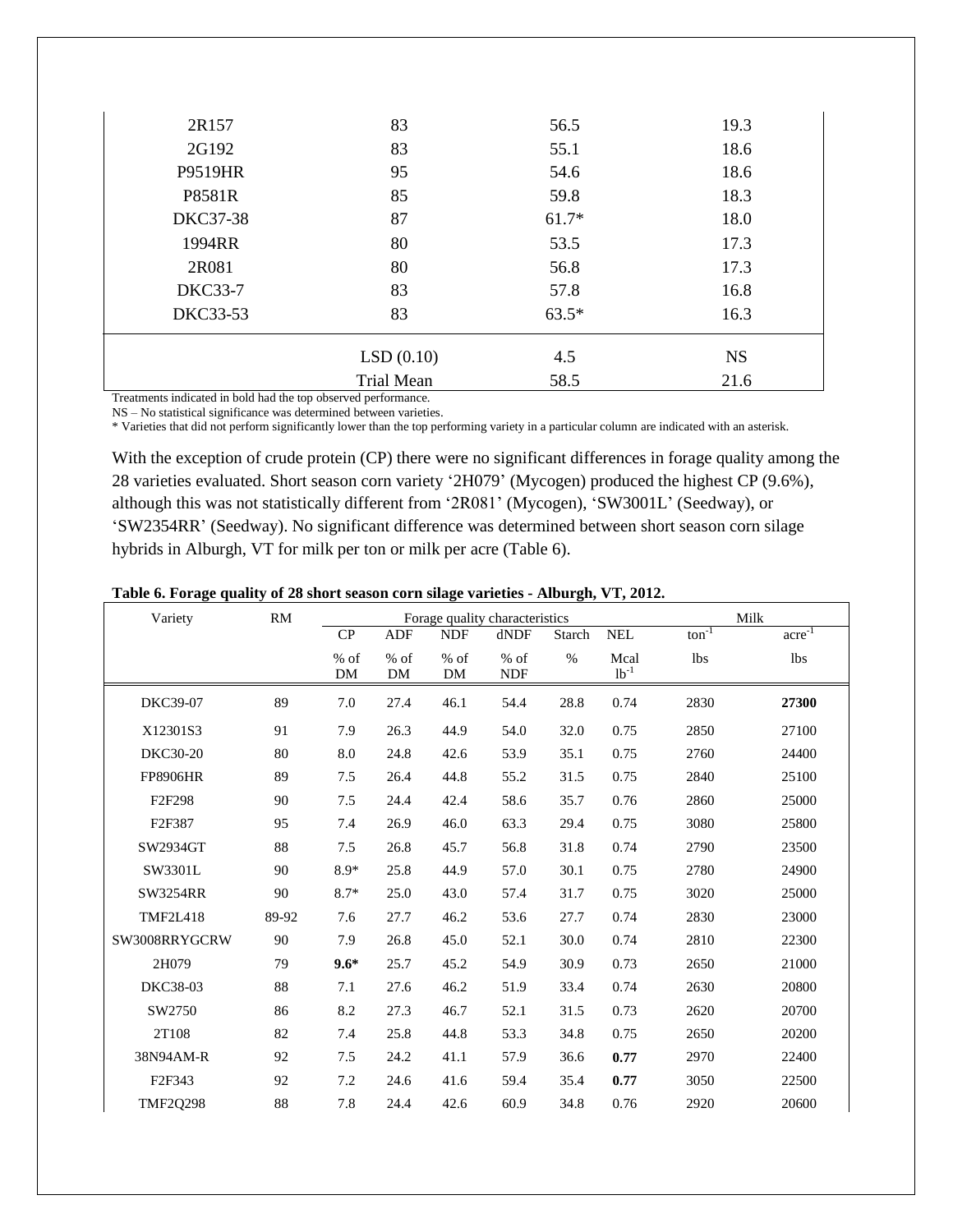| TMF94          | 94         | 7.9                 | 26.7      | 46.0      | 63.3 | 29.7      | 0.75      | 3080      | 21300     |  |
|----------------|------------|---------------------|-----------|-----------|------|-----------|-----------|-----------|-----------|--|
| 2R157          | 83         | 7.8                 | 29.3      | 50.0      | 51.6 | 28.0      | 0.71      | 2510      | 17000     |  |
| <b>P9519HR</b> | 95         | 7.4                 | 24.3      | 40.8      | 54.1 | 36.4      | 0.76      | 2890      | 18900     |  |
| 2G192          | 83         | 8.1                 | 22.7      | 39.2      | 55.0 | 39.5      | 0.77      | 2850      | 18600     |  |
| P8581R         | 85         | 8.0                 | 25.3      | 44.4      | 68.0 | 29.5      | 0.76      | 3270      | 21000     |  |
| DKC37-38       | 87         | 8.0                 | 26.0      | 44.3      | 54.2 | 34.1      | 0.74      | 2700      | 17100     |  |
| 2R081          | 80         | $8.8*$              | 25.9      | 45.1      | 53.2 | 31.6      | 0.73      | 2650      | 16200     |  |
| 1994RR         | 80         | 8.2                 | 24.0      | 41.7      | 54.7 | 36.4      | 0.75      | 2760      | 16700     |  |
| <b>DKC33-7</b> | 83         | 7.8                 | 25.0      | 43.4      | 53.1 | 35.5      | 0.75      | 2700      | 15900     |  |
| DKC33-53       | 83         | 7.9                 | 29.8      | 50.4      | 50.5 | 26.9      | 0.71      | 2480      | 14000     |  |
|                |            |                     |           |           |      |           |           |           |           |  |
|                | LSD(0.10)  | 1.1                 | <b>NS</b> | <b>NS</b> | NS.  | <b>NS</b> | <b>NS</b> | <b>NS</b> | <b>NS</b> |  |
| m.             | Trial mean | 7.9<br>$\mathbf{r}$ | 25.9      | 44.4      | 55.8 | 32.4      | 0.74      | 2822      | 21400     |  |
|                |            |                     |           |           |      |           |           |           |           |  |

Treatments indicated in bold had the top observed performance.

NS – no statistical significance was determined between varieties.

\* Varieties that did not perform significantly lower than the top performing variety in a particular column are indicated with an asterisk.

Figure 1 displays the relationship between milk per ton and milk per acre for varieties trialed in Alburgh, VT. The dotted lines dividing the figure into four quadrants represent the mean milk per ton and acre for the location. Hybrids that fall above or to the right of the lines performed better than the average, and hybrids below or to the left of the lines performed below average. There were many varieties at the Alburgh location that ranked above average in yield and quality. Varietal selection should be based on the goals of the farm as well as data compared from multiple sites and years.



**Figure 1. Relationship between milk per ton and milk per ac-1 for short season corn silage varieties grown in Alburgh, VT.** *Dotted lines represent the mean milk per ton and milk per ac-1 .*